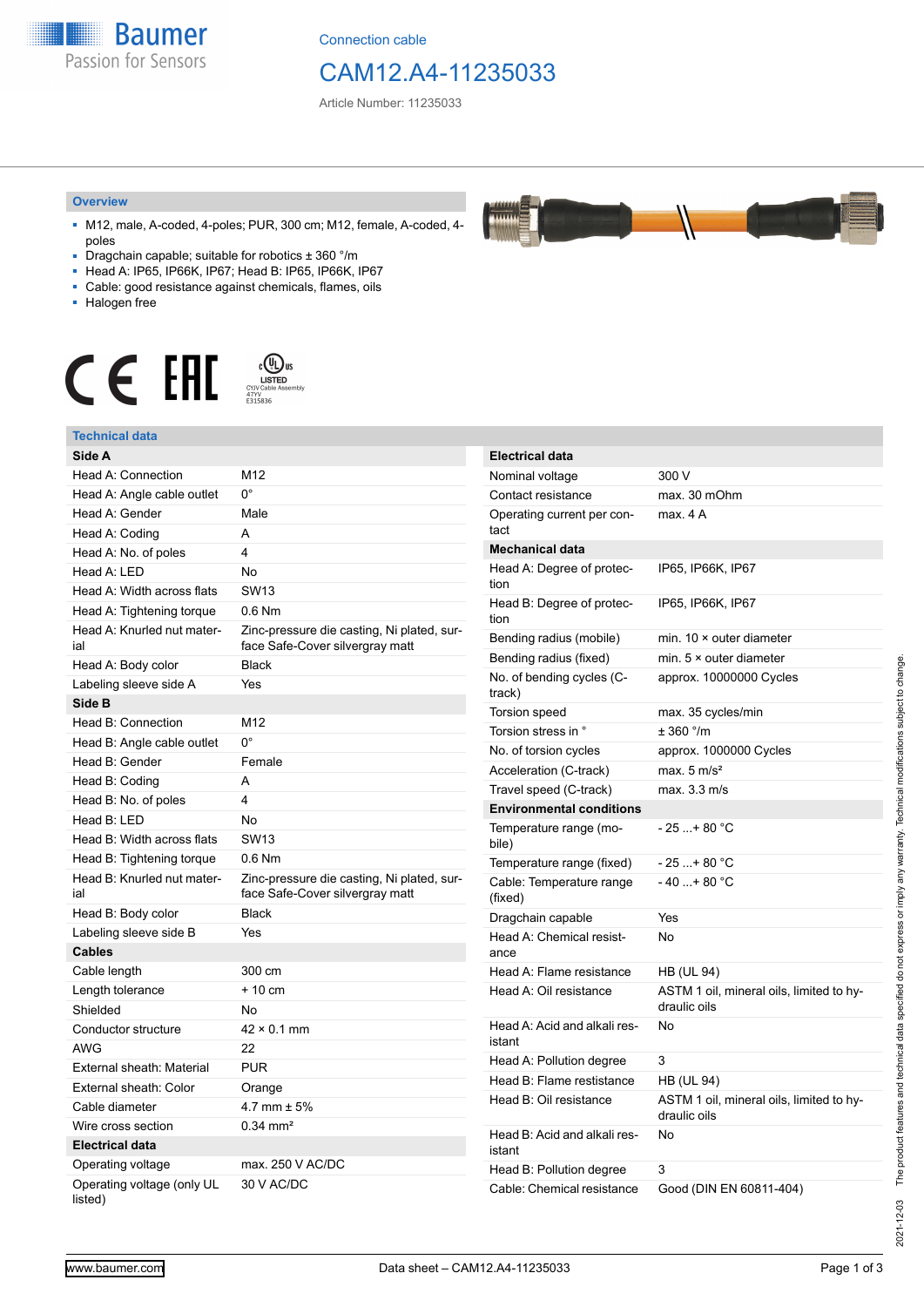

Connection cable

# CAM12.A4-11235033

Article Number: 11235033

### **Technical data**

**Side A**

### **Environmental conditions**

**Technical drawing**

Cable: Flame resistance Conform UL 1581 §1090 (H); CSA FT2; IEC 60332-2-2 Cable: Oil resistance Good (DIN EN 60811-404)

## **Environmental conditions**

Cable: Silicone-free Yes

# **Side B**

**Coding**

# **Technical drawing**





#### **Coding**